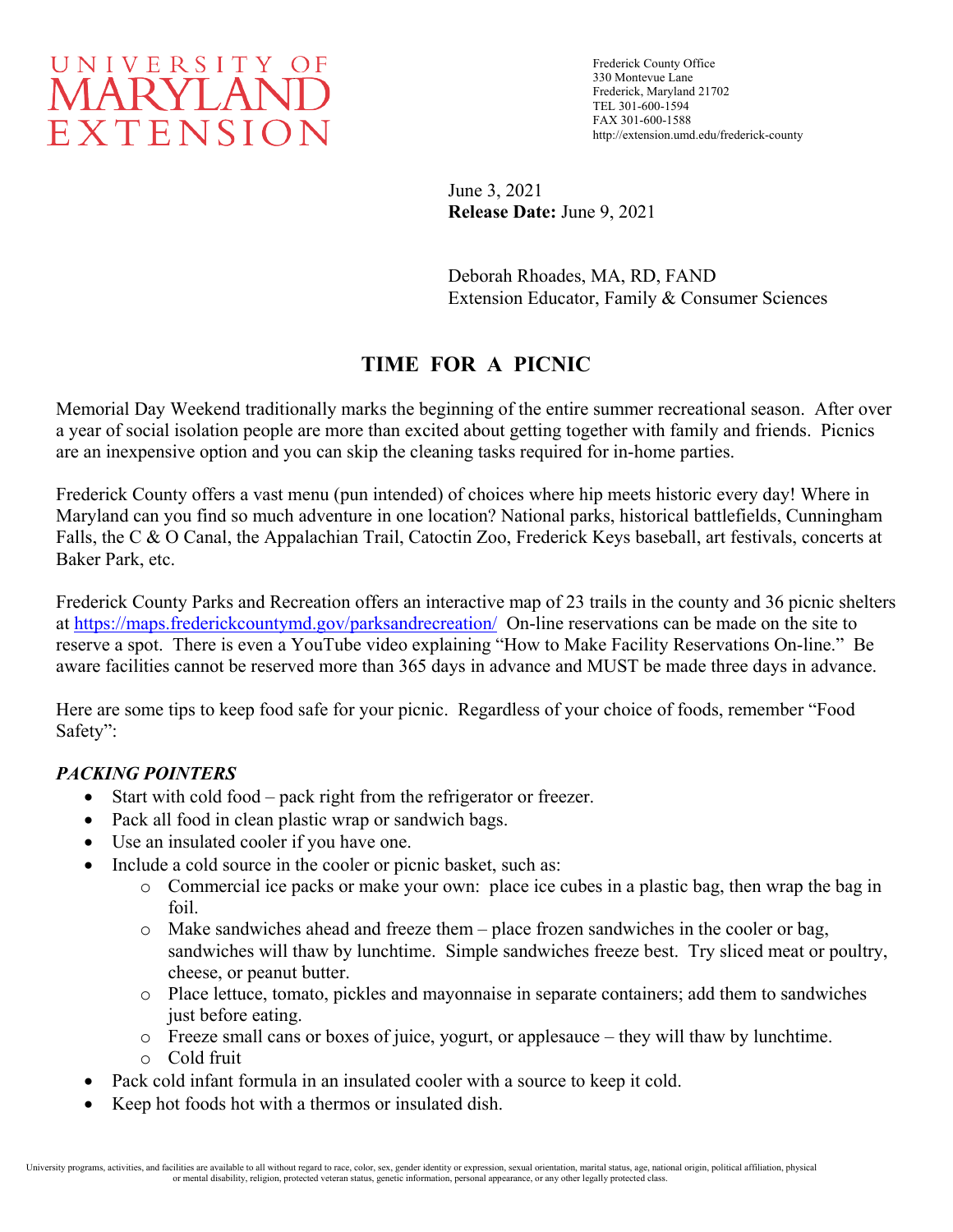# *AT THE PICNIC*

- If running water is not available, bring soap, paper towels, hand sanitizer or moist towelettes. This will help keep your hands clean throughout the day especially after handling any raw meat or poultry.
- Keep the cooler in the shade don't leave it in direct sunlight or in the trunk of the car.
- Keep the lid on the cooler avoid frequent openings.
- Add more ice if it begins to melt.
- In *hot* weather, food should not sit out for more than an hour. USDA 2-Hour Food Safety Rule states that perishable food should not be kept at *room temperature* longer than 2 hours.
- Serve food quickly from the cooler.
- Serve small portions so the food doesn't stay out of the cooler too long.

# *IF YOU PLAN TO PREPARE FOOD AT THE SITE:*

- Keep food cold until you're ready to grill it. Bring a couple of portable coolers one for perishable foods and one for beverages– filled with ice. Perishable items like raw chicken, burgers or appetizers like fresh salsa, guacamole or bean salads should be kept at 40 degrees F or below.
- Cook food completely at the picnic site no partial cooking ahead.
- Cook food thoroughly pack your meat thermometer. Checking the temperature is the only way to know if your food is safe to consume. Safe minimum internal temperatures are:
	- o Beef, pork, lamb and veal (steaks, roasts and chops): 145 degrees F with a three-minute rest time.
	- o Fish: 145 degrees F.
	- o Ground meats (beef, veal, lamb, and pork): 160 degrees F.
	- o Whole poultry, poultry breasts and ground poultry: 165 degrees F
- Use a clean plate to serve cooked food.
- Be careful that raw meat juices don't touch other foods to avoid cross contamination.

Select your favorite meat items for your picnic or grab a bucket of chicken and enjoy with the recipes below!

### **BASIL POTATO SALAD**

*Store salad in a cooler with ice*

1 1/3 cups fresh basil leaves 1 cup low-fat buttermilk 1/3 cup reduced-calorie mayonnaise 3/4 teaspoon salt 1/4 teaspoon pepper 5 pounds small red potatoes 1 1/3 cups sliced green onions 1 1/2 cups chopped celery

Combine first 3 ingredients in a blender; process until basil is finely chopped. Pour into a small bowl; stir in salt and pepper. Cover and chill.

Place potatoes in a large Dutch oven; cover with water, and bring to a boil. Partially cover, reduce heat, and simmer 25 minutes or until tender. Drain; let cool. Cut each potato in half crosswise; cut each half into 4 wedges. Place potatoes in a large bowl; add basil mixture, onions and celery, tossing gently to coat. Cover and chill. Makes 14 servings.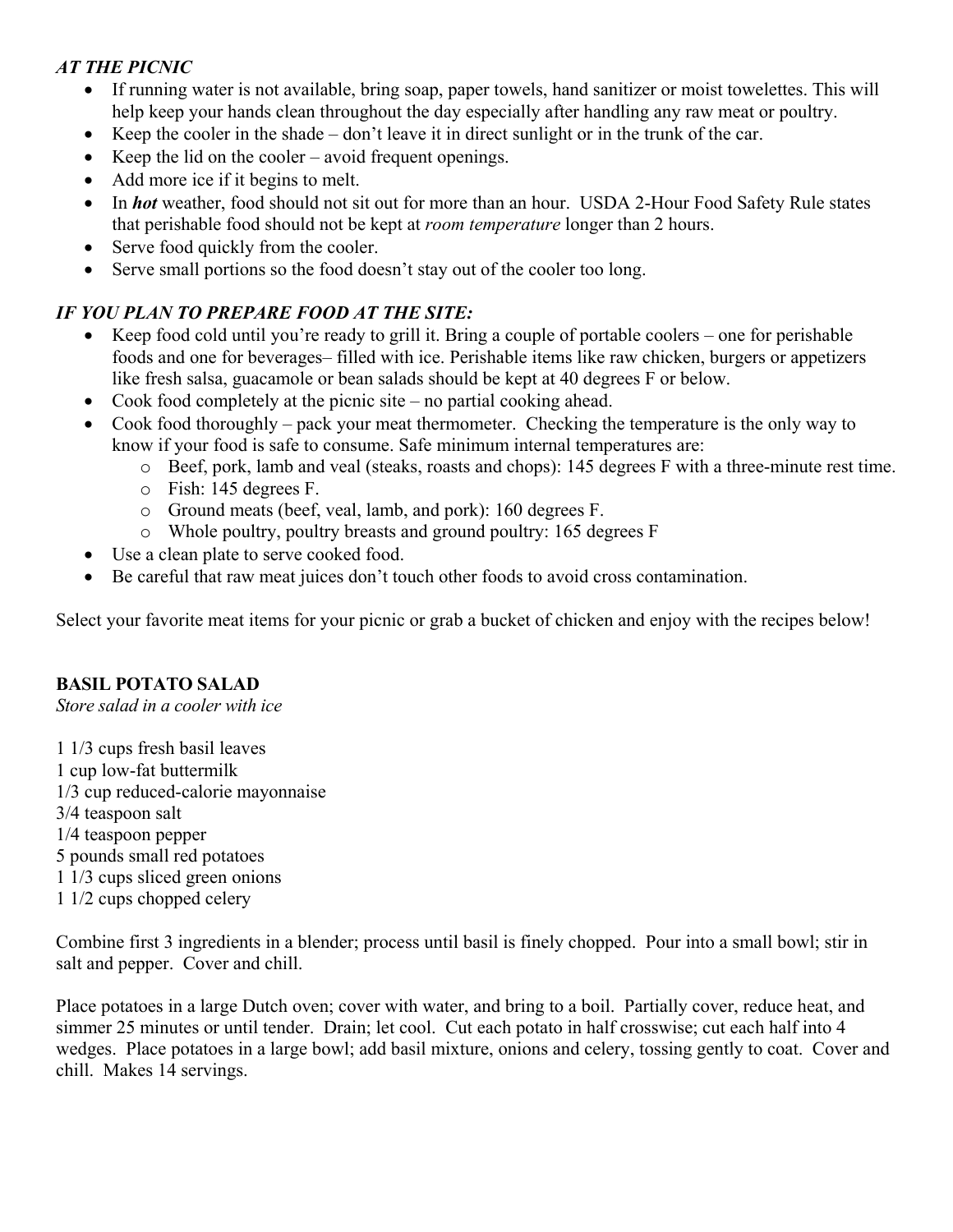#### **FRUITED SPINACH-PASTA SALAD**

*Store salad in a cooler with ice*

3 cups uncooked pasta 4 cups fresh spinach leaves, stemmed and chopped 4 oranges, peeled and sectioned 1/2 cup coarsely chopped red onion 1 (6-ounce) can frozen orange juice concentrate, thawed 1/2 cup low-fat mayonnaise 1 tablespoon paprika

Cook pasta according to package directions, omitting salt and fat; drain. Combine pasta and next 3 ingredients in a bowl; toss gently. Combine juice concentrate, mayonnaise, and paprika; stir with a wire whisk. Pour over pasta; toss. Makes 7 (1 cup) servings.

### **CORN RELISH**

1 1/2 cups fresh, canned (drained), or frozen (thawed) corn 1 red pepper, seeded and chopped 1 green pepper, seeded and chopped 1/2 medium onion, chopped 2 stalks celery, chopped 2 tablespoons canola or vegetable oil 1/3 cup granulated sugar 1/2 cup white vinegar White pepper to taste

Combine corn, red and green pepper, onion and celery in a medium bowl. In a small saucepan, combine the oil, sugar and vinegar. Heat the mixture until the sugar dissolves, stirring frequently. Pour the oil and vinegar mixture over the corn mixture and mix thoroughly. Season with white pepper to taste. Cover and refrigerate until well chilled.

#### **BUCKWHEAT BROWNIES**

1/2 cup unsalted butter 4 ounces bittersweet chocolate, chopped (70% Cacao or darker preferred) 1 1/4 cups sugar 1 teaspoon vanilla 6 eggs 1/2 cup flour 1 cup buckwheat flour 1/4 cup unsweetened cocoa powder 1/2 teaspoon baking powder 1/4 teaspoon kosher salt



Preheat oven to 350°F. Line a 9-inch square baking pan with foil and lightly grease the foil. Melt the butter and chopped chocolate in a saucepan over low heat. Stir often. When melted, pour into a large mixing bowl and whisk in sugar and vanilla.